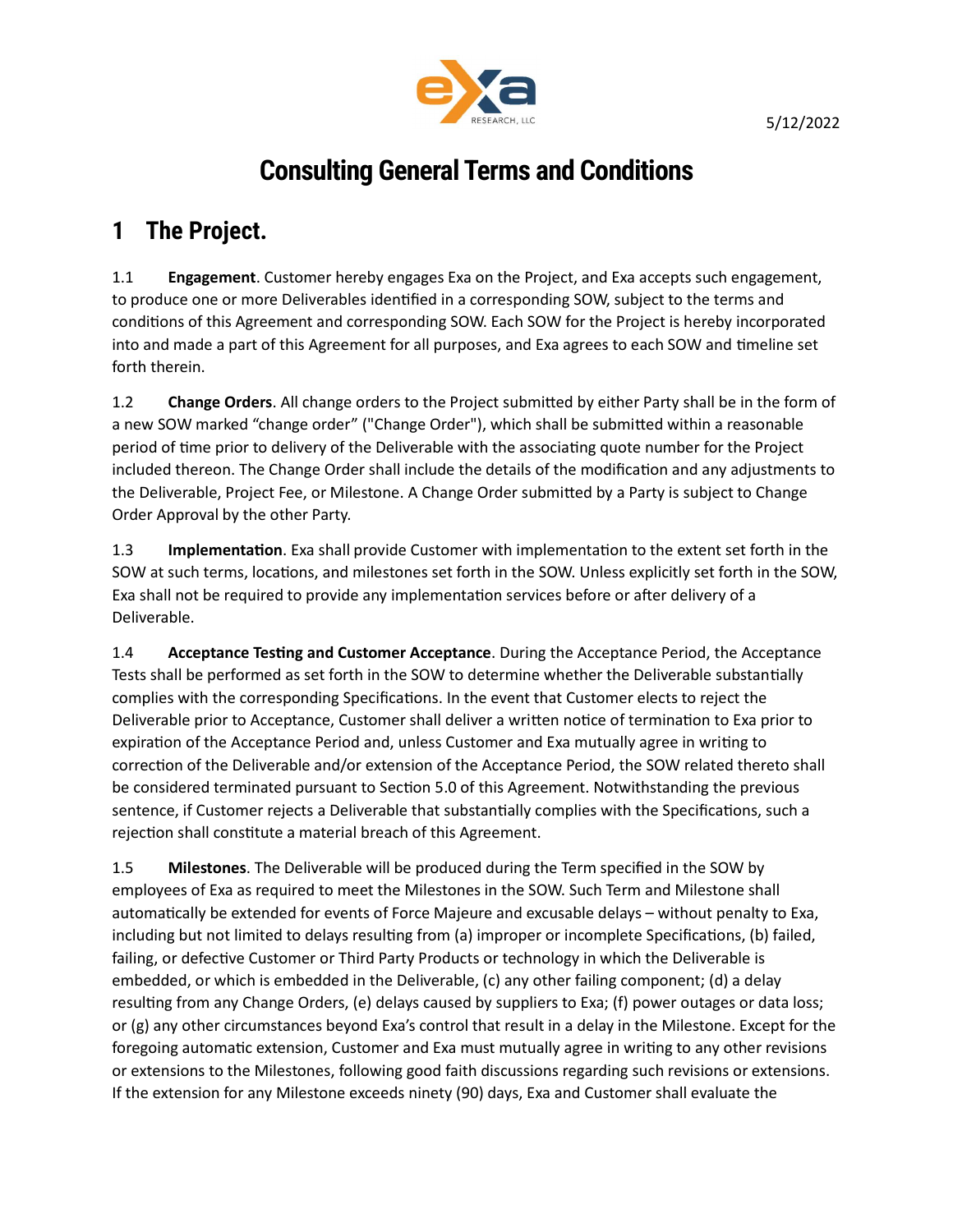

feasibility of continuing the Project set forth in the SOW as a whole or that portion of the Project set forth in the SOW.

# 2 Obligations of Customer.

2.1 Assistance and Access. Customer agrees to assist Exa in producing and testing the Deliverable as identified in the SOW. Customer will provide Exa with such access to Customer equipment, software, staff, and Customer IP as necessary for Exa to produce the Deliverable. Customer shall name an employee as the primary contact for Exa who is able to obtain information necessary to produce the Deliverable, and Customer will provide an employee to assist in producing the Deliverable as agreed by the parties.

2.2 Control over Deliverable after Customer Acceptance. After Acceptance, Customer shall be responsible at all times for the supervision, management, and control of the Deliverable and any results obtained or derived from the Deliverable, including, without limitation, all responsibility for the proper condition, development, configuration, testing, integration, and operation of the Deliverable as well as all other activities related to Customer's use of the Deliverable.

### 3 Fees, Additional Costs, Payment Terms.

3.1 Project Fee. In consideration of Exa producing each Deliverable for Customer's use under license, Customer shall pay Exa the Project Fee in accordance with the schedule set forth in each SOW. The Project Fee is inclusive of all materials and labor to produce the Deliverables, but does not include Additional Costs, for which Customer shall separately reimburse Exa in accordance with Section 3.2.

3.2 **Additional Costs.** Customer agrees that it shall reimburse Exa for the following additional costs incurred by Exa in conjunction with its production of Deliverables: (a) reasonable shipping expenses, (b) reasonable travel expenses for any onsite support requested by Customer and agreed to by Exa in accordance with the terms set forth in each SOW, (c) sales taxes, use taxes, service taxes, value added or like taxes, or customs duties ("Additional Costs").

3.3 Payment Terms. Unless otherwise set forth in the SOW, Exa shall issue invoices to Customer upon Acceptance of each Deliverable as specified in Section 1.4 of this Agreement. Additional Costs may be invoiced separately when incurred. Unless otherwise set forth in the SOW, invoices shall be payable to Exa by Customer or its designated third-party purchasing agent within thirty (30) days of the date of invoice unless otherwise specified in writing by Exa. Customer will be responsible for any related sales, use, or value added taxes or duties and shall pay such taxes or duties directly to the taxing authorities in those jurisdictions in which it has a direct pay permit as set forth in the purchase order or will reimburse Exa for such taxes and duties in those jurisdictions in which Customer does not have a direct pay permit. In the event that Customer fails to pay Exa invoices in accordance with this Section 3.3, Exa may terminate this Agreement upon ten (10) days written notice to Customer.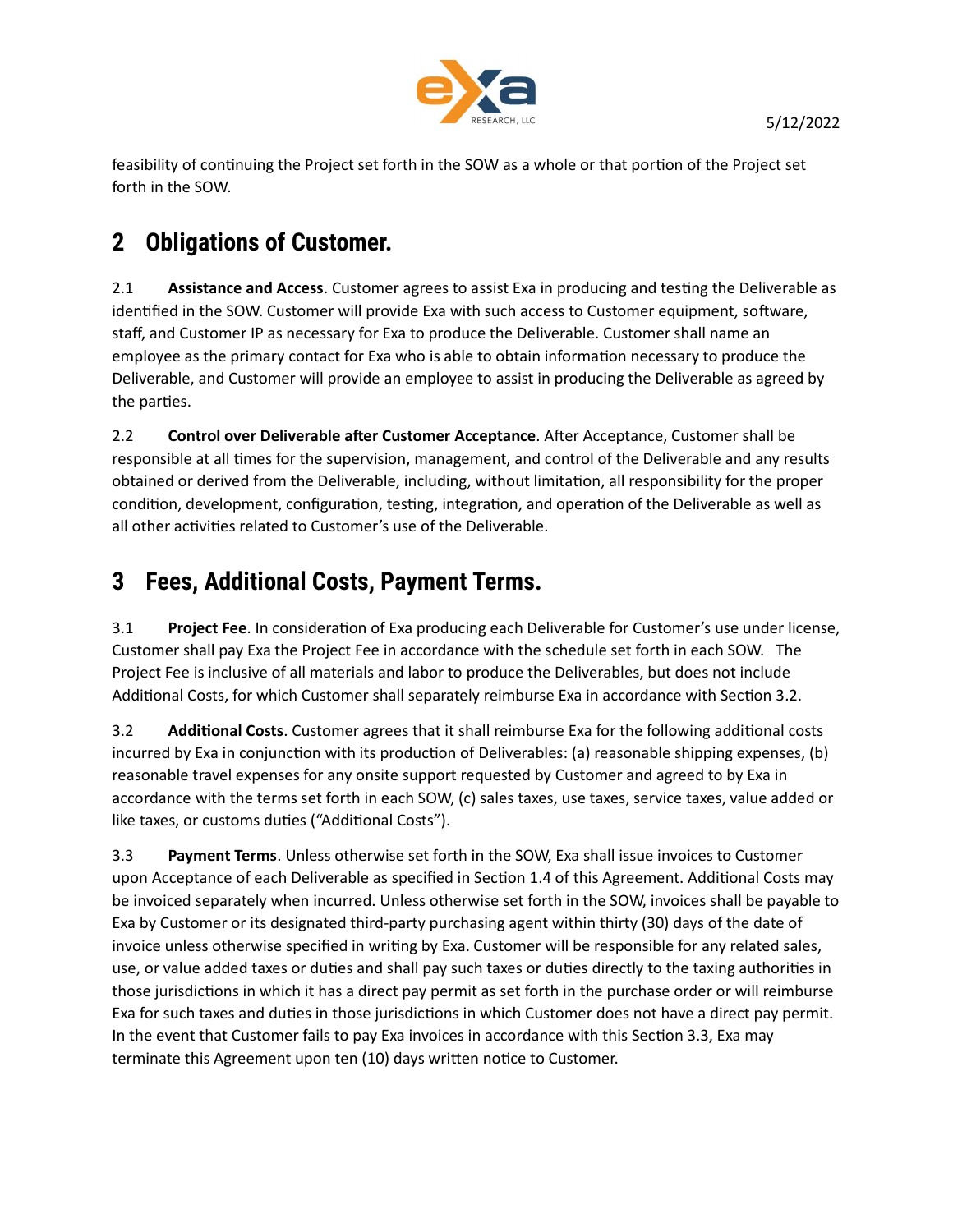

#### 4 Confidentiality.

Each Party shall use its reasonable good faith efforts to not disclose to others trade secrets and other confidential information of the other party during the term of this Agreement and for a period of five (5) years thereafter. The Deliverable, Specifications, Exa IP and Customer IP shall be deemed confidential information and shall not be disclosed, in whole or in part, to third parties except to the extent absolutely necessary for either party to perform its obligations under this Agreement. Neither party shall be obligated to keep confidential information which is or becomes a part of the public domain through no wrongful act or omission by such party, or is already known by such party, or is independently developed by a third-party or is disclosed under proper judicial or governmental process.

# 5 Term and Termination.

5.1 This Agreement shall commence on the Effective Date and shall continue until terminated as provided herein. An SOW shall commence on the SOW Effective Date set forth in the SOW and shall continue for the duration of the Term set forth in the SOW or as may be terminated earlier as provided herein.

5.2 **Termination of an SOW Prior to Acceptance**. Customer may terminate an SOW prior to Acceptance of the corresponding Deliverable upon delivery by Customer of a written notice of termination to Exa prior to Acceptance. Upon such termination of an SOW: (a) Customer, its employees, its affiliates, and contractors shall immediately cease using any Deliverable or portion of a Deliverable already provided to Customer, return the corresponding Deliverable and any other related Exa confidential information or otherwise provide Exa with satisfactory evidence of their destruction in the form of an affidavit; (b) any remaining unpaid Additional Costs, including but not limited to any time and materials that Exa had utilized to produce or partially produce the Deliverable (irrespective of Acceptance), shall become immediately due and payable to Exa; and (c) Exa shall refund to Customer the Project Fee, if paid and to the extent such amounts are in excess of any undisputed and disputed amounts due to Exa from Customer as of the SOW termination date.

5.3 Material Breach. Either Party may terminate this Agreement for a material breach by the other Party of the terms, conditions, and limitations of this Agreement or an SOW thirty (30) days after having delivered a prior written notice of breach and termination to the other party, which specifies the nature of the material breach. If such material breach is cured within thirty (30) days of receipt of the notice of breach and termination, this Agreement shall not terminate and shall continue in full force and effect. A "material breach," as referred to herein shall include, but not be limited to: (a) Customer's failure to pay the Invoice within thirty (30) days of the Invoice date; (b) any breach by Customer, its employees, its affiliates, or its contractors of Exa's intellectual property rights in Sections 7.3 or 7.4; (c) any breach by either party of its confidentiality obligations set forth in Section 4.0; (d) any breach by either party of its intellectual property warranty in Section 6.1; (e) Customer's failure to accept a Deliverable that substantially complies with the Specifications; and (f) Customer's failure to comply with its obligations under Section 2 of this Agreement.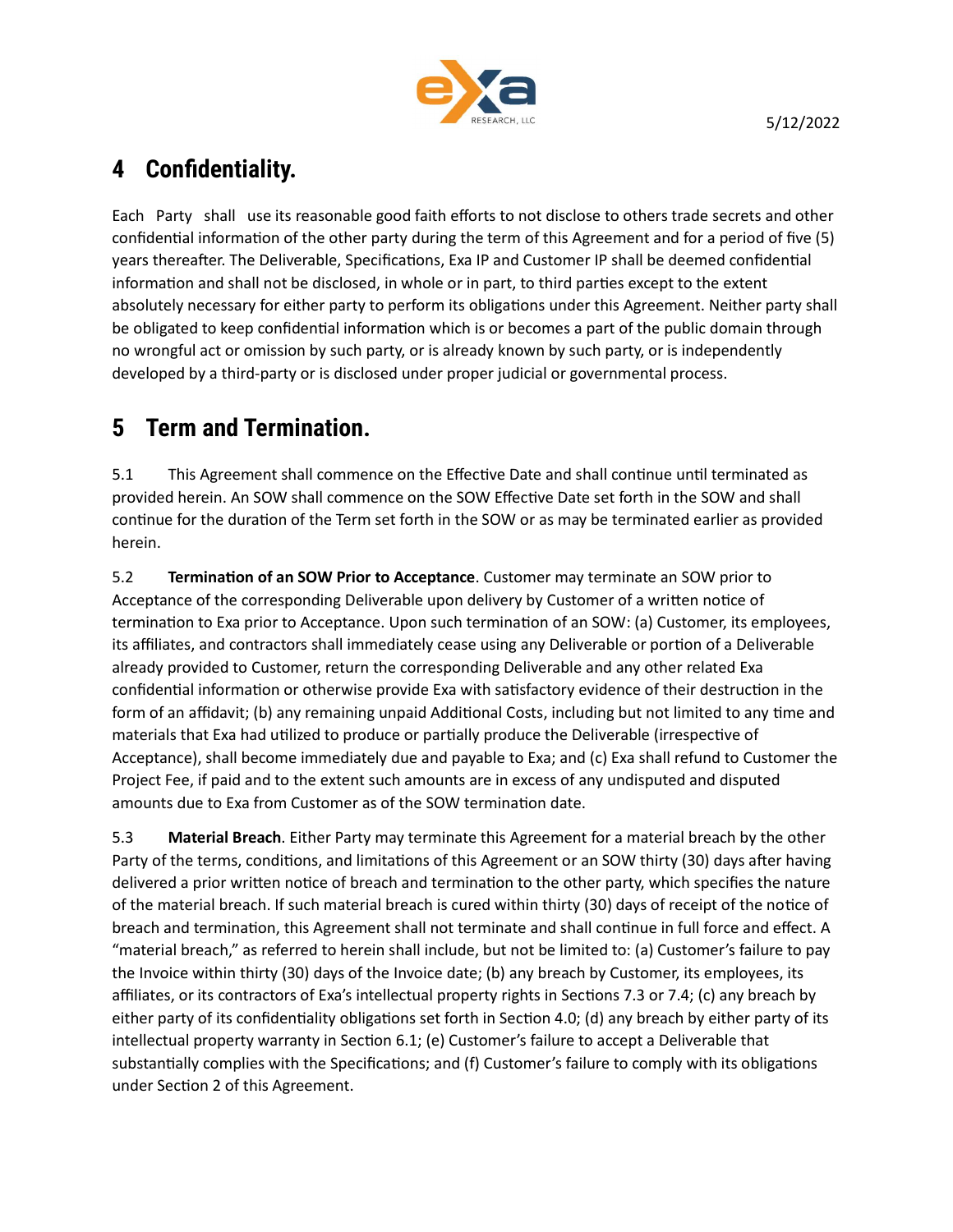

5.4 Breach. If a breach by Customer fails to rise to the level of a material breach in Section 5.3, Customer shall be liable for all additional costs to Exa caused by the breach, including but not limited to any additional hourly rates of Exa employees.

5.5 Inability to Substantially Perform. In the event that Exa is unable to substantially produce any part of a Deliverable in accordance with the Specifications and Milestones set forth in the SOW, and such inability (i) is not primarily caused by any event of Force Majeure, (ii) is not due to an act or omission of Customer, and (iii) continues for thirty (30) days after the applicable stated Milestone, Customer shall have the right to terminate the applicable SOW and corresponding Deliverable effective upon written notice to Exa and, thereafter, Customer shall not be obligated to make any further payments, other than payments for such part of the Deliverable already rendered, and Exa is not obligated to continue the Deliverable or the development of the Deliverable. Customer termination of an SOW under this section does not automatically terminate any other SOW for the Project, and Exa and Customer shall continue producing any other Deliverable under the terms and conditions of this Agreement. If Exa is unable to substantially produce under this Section 5.5, Customer shall use its best efforts to purchase substitute goods and, in such case, Exa will not be liable for any difference between the cover price or market price for such goods and the price of the Deliverables under this Agreement.

5.6 **Effect of Termination**. Upon termination of this Agreement: (a) the SOW and any license or sublicense granted pursuant to this Agreement shall automatically and simultaneously terminate; (b) Customer, its employees, its affiliates, and its contractors shall immediately discontinue the use of any Deliverable and any other Exa confidential information and return all copies of the same to Exa or otherwise provide Exa with satisfactory evidence of their destruction in the form of an affidavit; (c) Customer shall immediately pay Exa remaining unpaid fees or Additional Costs shall become immediately due and payable to Exa; and (d) Customer shall immediately pay Exa for un-invoiced time expended by Exa on the Project through the termination date based on Exa's standard hourly rates.

5.7 **Survival**. Agreement Sections 2.2, 3.3, 5.7, 6.4, 7.0, 8.0, 9.0, and 10.0 shall survive the termination of the Agreement and termination of any license or sublicense granted under the Agreement and the SOW.

#### 6 Limited Warranty and Warranty Disclaimer.

6.1 Intellectual Property Limited Warranty. Exa warrants that the execution of this Agreement and any Exa IP embedded in the Deliverable does infringe any third party IP or any agreements, rights or obligations existing between Exa and any third party. Customer warrants that the execution of this Agreement or any Customer IP or Specifications required, specified, or provided by Customer to Exa does not violate any third party IP or any agreements, rights or obligations existing between Customer and any third party.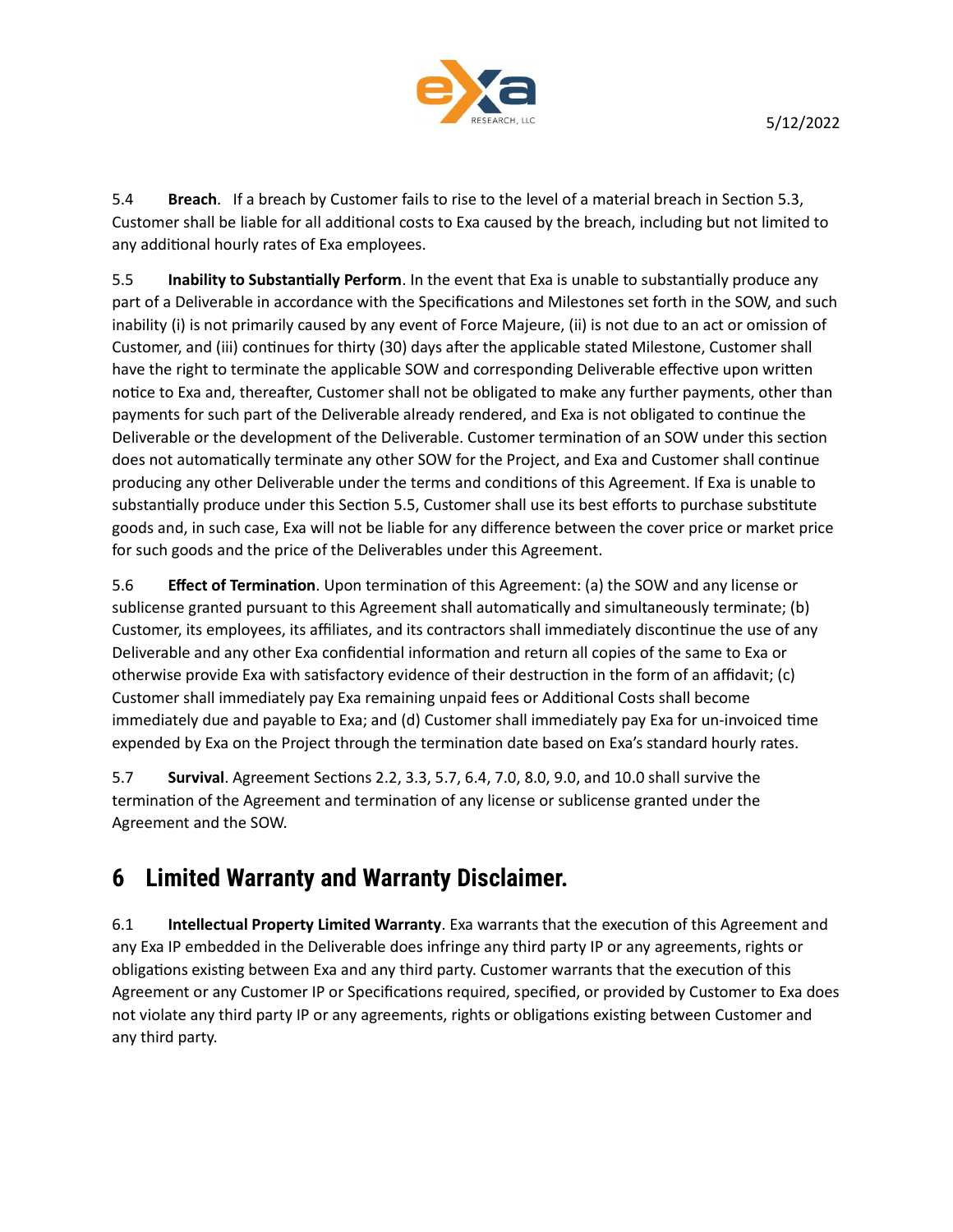

6.2 Performance Warranty for Exa Software and Hardware. Exa warrants that the Exa Software, for a period of sixty (60) days after Acceptance, and the Exa Hardware, for a period of two (2) years after Acceptance ("Warranty Period"), shall operate substantially in accordance with the Specifications when the Software and the Hardware are installed and maintained correctly by Customer. Exa does not represent or warrant that the operation of the Software and Hardware will be uninterrupted or error free or conform to any reliability, performance or compatibility standards beyond this in the Specifications. If the Deliverable includes any Third Party Products, Exa agrees to convey and transfer to Customer whatever warranties that Customer may obtain, if any, to the extent legally possible.

6.3 Performance Warranty Remedy for Exa Software and Hardware. Exa shall comply with its warranty obligations under Section 6.2 solely in the manner provided in this Section 6.3. At no charge during the Warranty Period, Exa shall make and provide Customer with all revisions necessary to cause the Exa Software and/or Exa Hardware to operate in accordance with the corresponding Specifications, including the provision of a by-pass or temporary fix until such time a permanent revision can be provided. Exa shall be deemed to have complied with its performance warranty obligations under this Section 6.3 upon delivery of a revised version of the Exa Software and/or Exa Hardware to Customer.

6.4 LIMITATION OF WARRANTY AND DISCLAIMER. THE LIMITED WARRANTIES IN SECTIONS 6.1 AND 6.2 ARE EXCLUSIVE AND NO OTHER REPRESENTATION OR WARRANTY, WHETHER WRITTEN OR ORAL, IS EXPRESSED OR IMPLIED. NOTWITHSTANDING SECTIONS 6.1 AND 6.2, EXA HEREBY DISCLAIMS ANY AND ALL WARRANTIES FOR DELIVERABLES THAT ARE TIME AND MATERIALS AND WHITE PAPER AND THE SAME ARE PROVIDED "AS-IS" WITHOUT ANY REPRESENTATIONS AND WARRANTIES. NOTWITHSTANDING SECTIONS 6.1 AND 6.2, CUSTOMER ASSUMES THE ENTIRE RISK AS TO THE USE OF THE DELIVERABLE, AND ANY RESULTS GENERATED THEREBY. EXA SPECIFICALLY DISCLAIMS THE IMPLIED WARRANTIES OF MERCHANTABILITY, FITNESS FOR A PARTICULAR PURPOSE, AND NONINFRINGEMENT AND ANY WARRANTY IN THE THIRD-PARTY PRODUCTS. ANY WARRANTY FROM EXA, WHETHER GRANTED PURSUANT TO THIS AGREEMENT, OR BY LAW, SHALL BE VOID IF THE DELIVERABLE IS MODIFIED AFTER ACCEPTANCE.

#### 7 Delineation of Intellectual Property Rights.

7.1 Grant of License to Customer. Exa grants Customer and Customer accepts a nonexclusive, nontransferable, non-assignable license to use Exa IP embedded in the Deliverable solely for Customer's internal business purposes only, subject to Sections 7.3 and 7.4.

7.2 Grant of License to Exa. Customer hereby grants to Exa a non-exclusive and sublicenseable right and license to any Customer IP necessary to producing the Deliverable, solely for the purposes of enabling Exa to produce the Deliverable for the duration of the Project.

7.3 **Ownership of IP**. Exa shall retain any and all rights in and to the Exa IP, and Customer shall retain any and all rights in and to the Customer IP, and nothing set forth in the Agreement shall operate as a transfer or conveyance of such ownership rights. Customer shall not remove, modify, or destroy any proprietary markings of Exa, including, but not limited to, legends and notice of Exa's ownership and title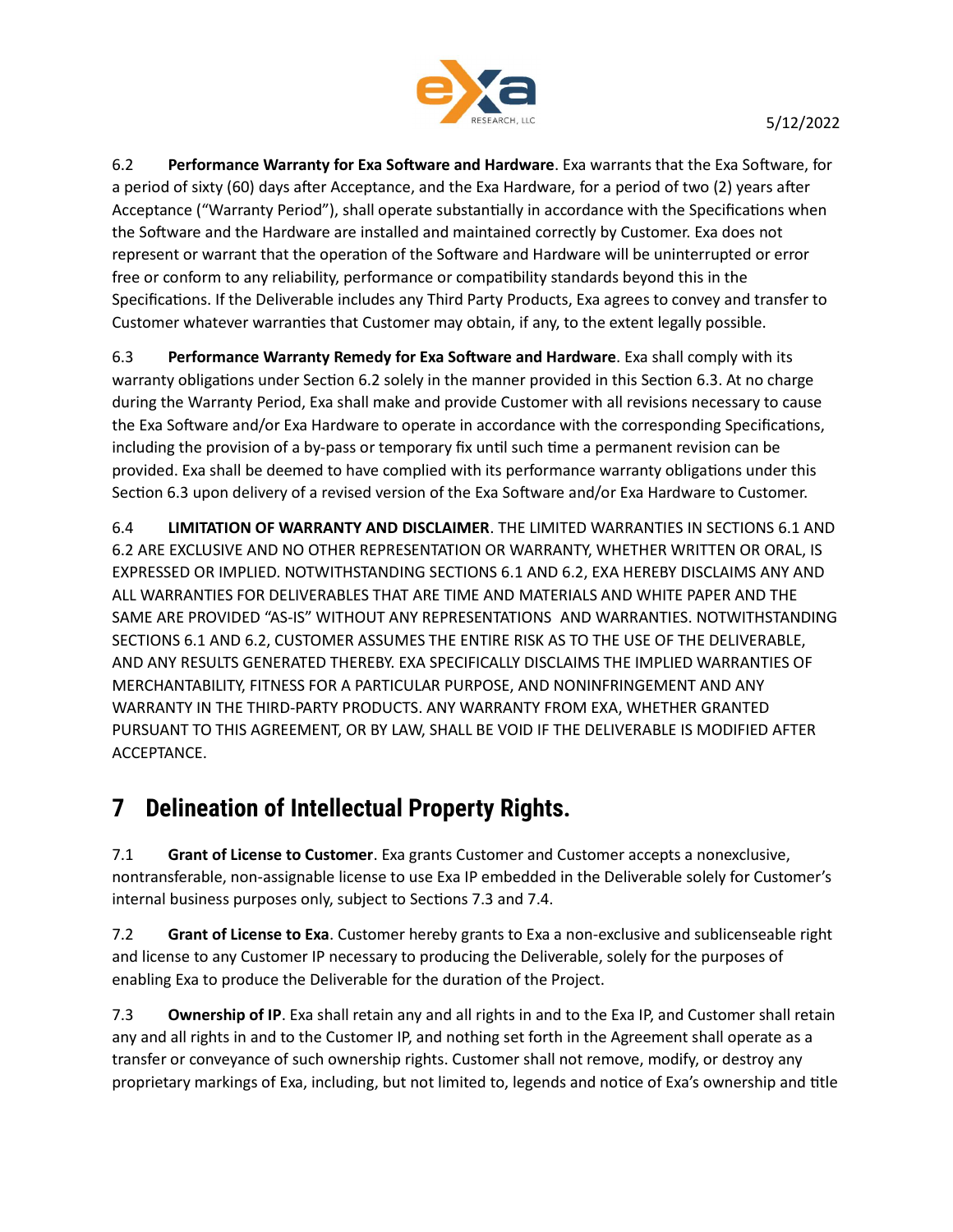

to Exa IP placed upon or contained within the Deliverable, and to reproduce all such markings upon or within authorized copies of the Deliverable.

7.4 Reverse Engineering and Creation of Derivatives. Customer shall neither reverse engineer, decrypt, disassemble, nor decompile the Deliverable or Exa IP without Exa's prior written consent, which shall be revocable at any time upon written notice to Customer. Customer shall neither make nor create Derivatives to the Deliverable and Exa IP without Exa's prior written consent, which shall be revocable at any time upon written notice to Customer. Customer agrees to notify and consult with Exa with respect to any proposed creation of any Derivatives to the Deliverable or Exa IP prior to Customer's creation of the same. As additional consideration for the license granted pursuant to this Agreement, if Exa grants Customer prior written consent to make such Derivatives to the Deliverable or Exa Retained IP, then: (a) Customer shall promptly and fully disclose to Exa all such Derivatives created by Customer and (b) if a Derivative created by Customer may be considered for a patent, Exa shall have the option to apply for such patent in its name.

### 8 Limitation of Liability and Indemnification.

8.1 **LIMITATION OF LIABILITY**. UNDER NO CIRCUMSTANCES SHALL EXA BE LIABLE TO CUSTOMER PURSUANT TO THIS AGREEMENT FOR ANY AMOUNT REPRESENTING DIRECT DAMAGES IN EXCESS OF THE PROJECT FEES PAID TO EXA. BY WAY OF EXAMPLE AND NOT LIMITATION, EXA SHALL NOT BE LIABLE TO CUSTOMER PURSUANT TO THIS AGREEMENT FOR ANY AMOUNTS REPRESENTING LOSS OF PROFIT, LOSS OF BUSINESS OR INDIRECT, CONSEQUENTIAL, EXEMPLARY, OR PUNITIVE DAMAGES OF CUSTOMER, INCLUDING COSTS OR DAMAGES RELATED TO PROGRAM DEVELOPMENT DELAYS, PRODUCTION STOPPAGES, PRODUCT RECALLS OR PRODUCT LIABILITY. THE FOREGOING SHALL NOT LIMIT THE INDEMNIFICATION, DEFENSE AND HOLD HARMLESS OBLIGATIONS SET FORTH IN THIS AGREEMENT.

8.2 INDEMNIFICATION. AS AN EXPRESS CONDITION TO INSTALLING AND USING THE DELIVERABLE, CUSTOMER AGREES TO INDEMNIFY EXA AND ITS AFFILIATES FROM AND AGAINST ANY AND ALL THIRD PARTY CLAIMS AND DAMAGES INCURRED BY EXA, INCLUDING ATTORNEYS' FEES RELATED THERETO, THAT ARISE OR RESULT FROM ANY ACT OR OMISSION OF CUSTOMER, INCLUDING BUT NOT LIMITED TO THE AUTHORIZED OR UNAUTHORIZED USE OR MISUSE OR OPERATION OF THE DELIVERABLE BY CUSTOMER OR BY ANYONE TO WHOM CUSTOMER PROVIDED THE DELIVERABLE.

# 9 General Provisions.

9.1 No Assignment. Customer may not assign any rights nor delegate any obligations under this Agreement without the prior written consent of Exa.

9.2 Notices. Any notices, requests, demands, or other communications required in this Agreement shall be in writing and shall be either personally delivered, emailed, or sent by registered mail, returnreceipt requested. Unless amended as provided for herein, the following are the addresses and email addresses delivery/transmission of notices and other communications pursuant to this Agreement: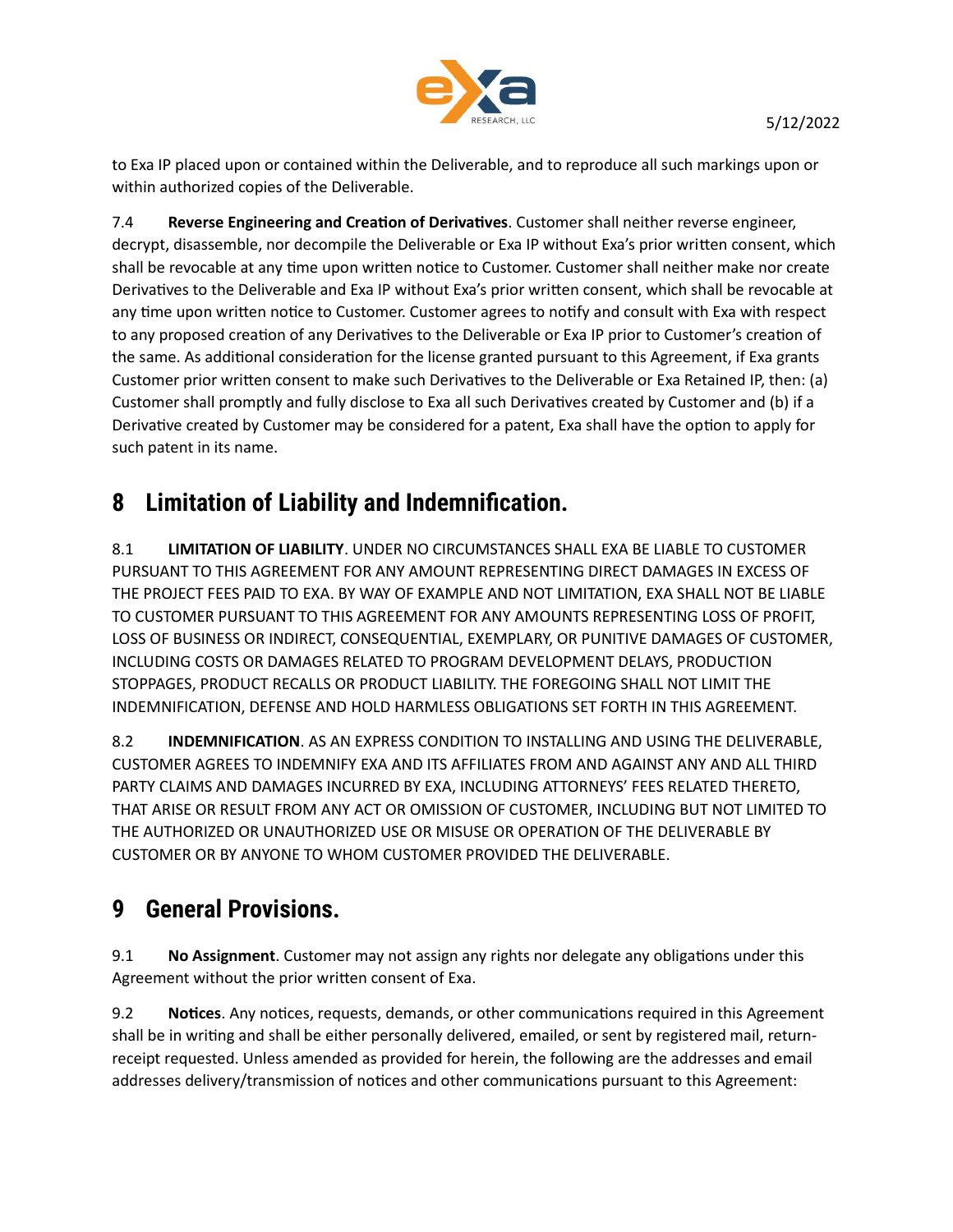

#### Exa Notices:

Exa LLC. AƩn: Legal Administrator

112 Muirfield Dr., Royersford, PA 19468 USA

Email: tj@exaresearch.com

9.3 Waiver/Severability. Neither party's failure to exercise any of its rights under this Agreement shall constitute or be deemed a waiver or forfeiture of those rights. If any term or provision of this Agreement is held to be illegal or unenforceable, the validity or enforceability of the remainder of this Agreement shall not be affected.

9.4 Incorporation by Reference, Entire Agreement. The terms, conditions, and limitations of all SOWs (including those constituting Change Orders) are hereby incorporated into and made a part of this Agreement by reference as though fully set forth herein. This Agreement and the SOWs constitute the entire agreement between Exa and Customer and supersede any prior or contemporaneous communications, representations, or agreements between the parties, whether oral or written, regarding the subject matter of this Agreement or the SOWs. Except for those terms and conditions appearing on the face of a purchase order which have been specifically agreed upon between by Exa, Customer's additional or different terms and conditions (including those appearing on the reverse side of, or as an attachment to, a Customer purchase order) shall not apply and shall be null and void.

9.5 Applicable Law. This Agreement shall be governed by the laws of the Commonwealth of Pennsylvania without regard to its conflict of law provisions and excluding the United Nations Convention on Contracts for the International Sale of Goods.

9.6 Arbitration. Any dispute arising out of or related to this Agreement, or the breach thereof, which cannot be settled through negotiation within fifteen (15) days of the date of delivery of a Notice of Dispute by one party, shall be resolved by mediation administered by the American Arbitration Association ("AAA") governed by its Commercial Mediation Rules then in effect. If no resolution is reached after two (2) full days of mediation, then the dispute shall be settled by arbitration administered by the AAA governed by its Commercial Arbitration Rules then in effect. The venue for mediation and arbitration shall be in the Philadelphia, Pennsylvania (or successor) office of the AAA. The arbitration shall be conducted by one neutral arbitrator (admitted to practice law in Pennsylvania and experienced in intellectual property litigation) mutually agreed upon by the parties in writing, or in the event of no such agreement, one neutral arbitrator selected by the AAA. The decision by the arbitrator (and/or award) shall be final and binding on the parties and judgment on the decision (and/or award) may be entered by any court having jurisdiction thereof; provided, however, that such decision shall not be binding unless rendered pursuant to a written reasoned opinion containing findings of fact and conclusions of law. All reasonable fees and expenses of the mediators and arbitrators, all reasonable fees and expenses of the lawyers, and any of the arbitration fees and/or court costs resulting from the arbitration and any related court proceedings will be allocated in proportion to each party's relative success.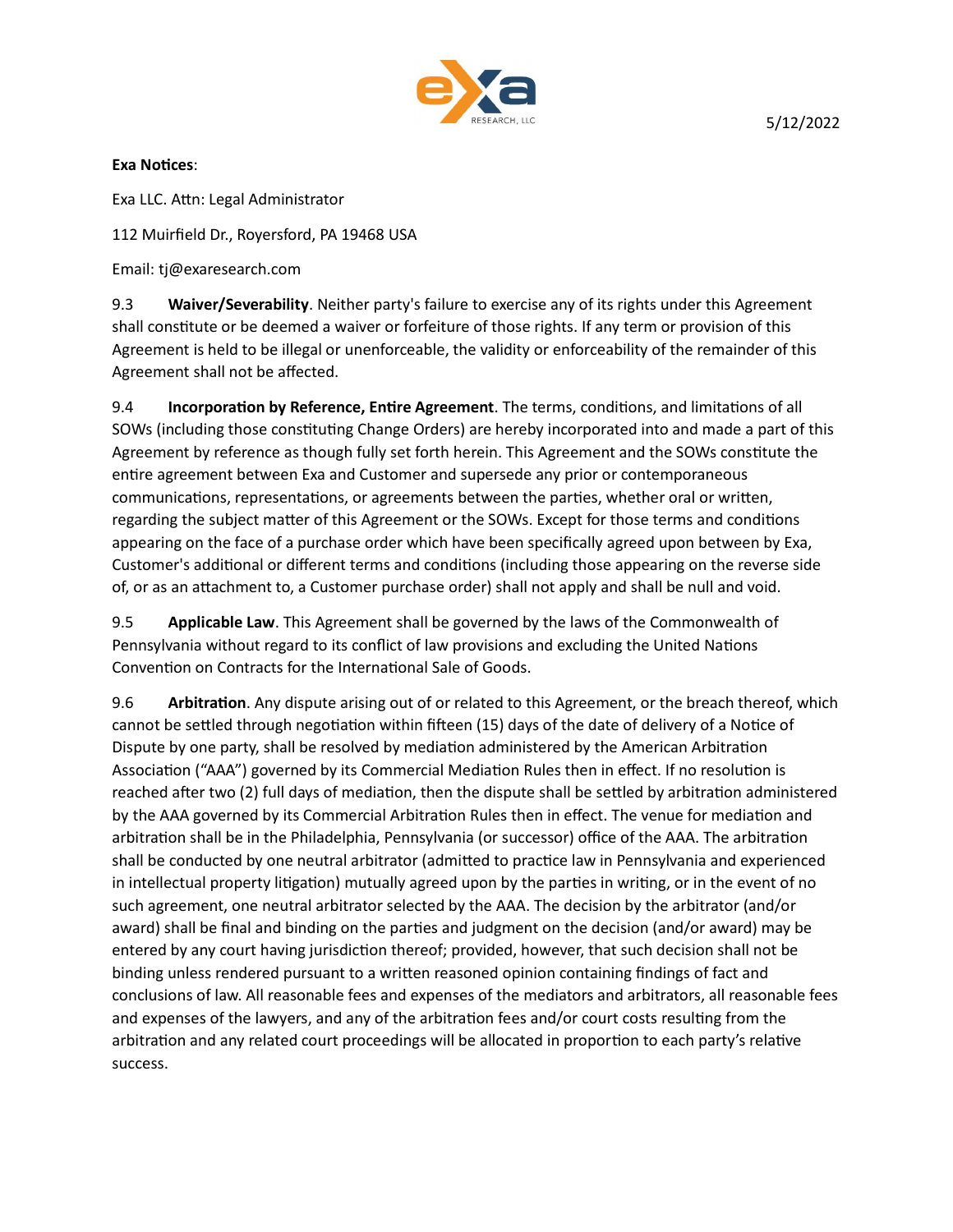

#### 10 Definitions.

"AAA" is defined in Section 9.6 of this Agreement.

"Acceptance" means (a) acknowledgement by the Customer that the Deliverable substantially complies with the Specifications upon performance of the Acceptance Tests, (b) Customer's first commercial use of the Deliverable or (c) expiration of the Acceptance Period, whichever is earlier.

"Acceptance Period" means the thirty (30) day period after the delivery date of the Deliverable.

"Acceptance Tests" means the testing protocol set forth in the SOW and agreed upon by Exa and Customer which tests determine whether the Deliverable substantially complies with the Specifications.

"Acquired Exa Know-How" means the knowledge, faculty, skill, and expertise that Exa or its personnel gains as a result of the Project and creation of a Deliverable.

"Additional Costs" is defined in Section 3.2 of this Agreement.

"Change Order" is defined in Section 1.2 of this Agreement.

"Change Order Approval" means the approval by a party of the other party's Change Order, which approval shall not be unreasonably withheld.

"Created IP" means the IP created by Exa or its employees, or by Exa or its employees in conjunction with Customer or Customer employees, by reason of having produced a Deliverable, which includes Improvements on Deliverables, but excludes Pre-Existing Exa IP and Acquired Exa Know-How.

"Customer IP" means (a)(i) the non-exclusive license in the Created IP granted by Exa to Customer in Section 7.1 of this Agreement or (a)(ii) if specified in the SOW as owned by the Customer, the Created IP; and (b) any and all IP that is made available by Customer to Exa for the purposes of this Agreement and the accompanying one or more SOWs, that is embodied in printed or unprinted technical data, models, software, designs, drawings, diagrams, specifications, communication protocols, algorithms, architectures, source and object codes, test procedures, and all other technical information in whatever form, tangible or intangible, including all IP developed by, controlled by, acquired by or licensed to Customer prior to entering into this Agreement but excludes Exa IP.

"Deliverable" means the (a) Hardware; (b) Software; (c) White Paper; (d) and/or Time and Materials to be delivered hereunder pursuant to the SOW.

"Derivative" means any modification, including but not limited to any revisions, enhancements, error corrections, or bug fixes of or to a Deliverable.

"Exa Hardware" means any Hardware developed by Exa, which by implication excludes Third Party Products incorporated therein or used in conjunction therewith.

"Exa IP" means (a) Pre-Existing Exa IP; (b) Created IP (unless specified in the SOW as owned by the Customer); and (c) Acquired Exa Know-How, as well as any Derivatives of or Improvements to the foregoing, no matter who the author or inventor, but excluding Customer IP.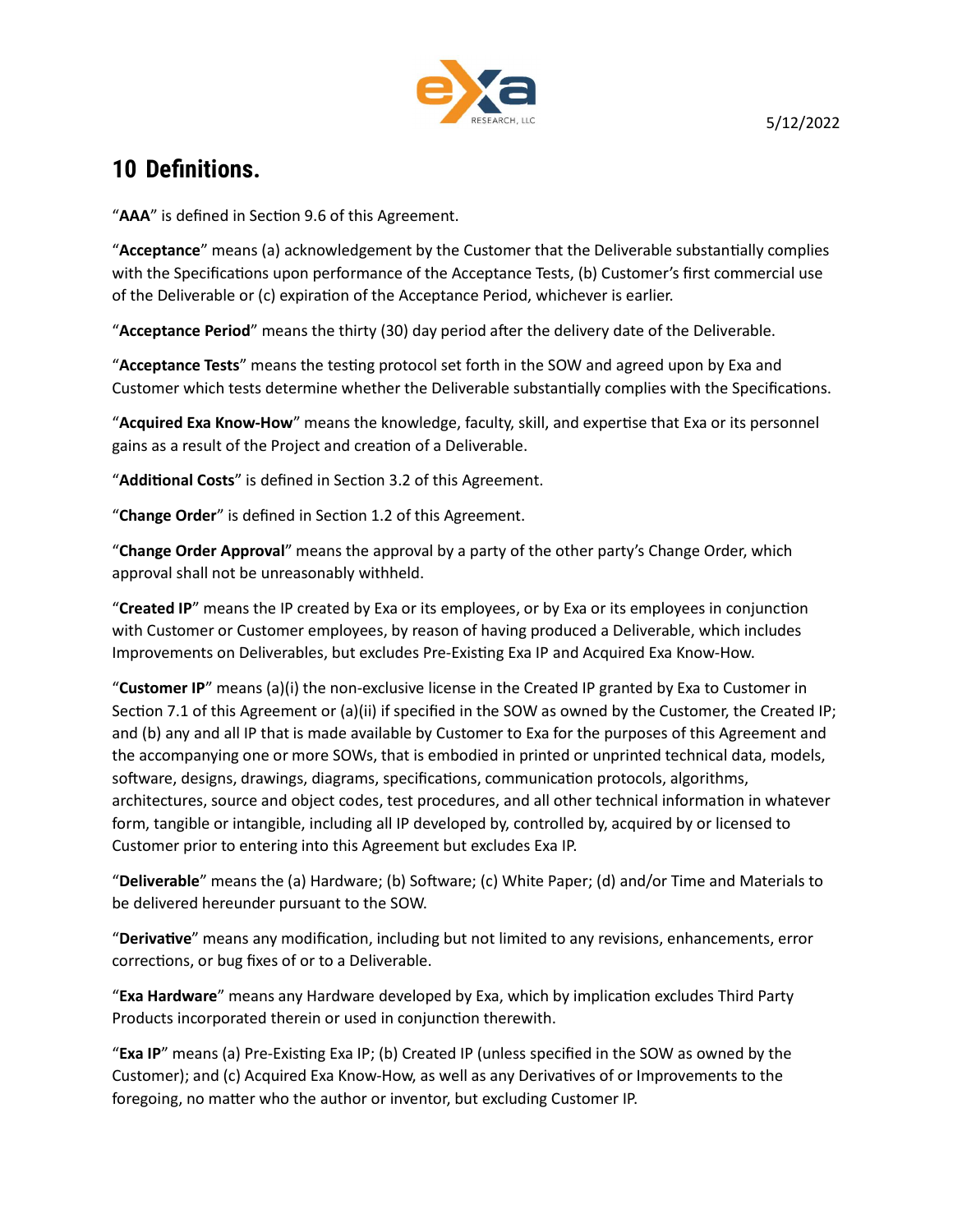

"Exa Software" means any Software developed by Exa, which by implication excludes Third Party Products incorporated therein or used in conjunction therewith.

"Force Majeure" means an event or circumstance beyond the control of the parties, such as a war, strike, riot, crime, and/or act of God (e.g., flooding, earthquake, or volcano).

"Hardware" means any equipment, electronics, cables, wires, microprocessors, circuit boards, controllers, microchips, magnetic media, optical media or firmware capable of using, transferring, modifying, executing, communicating with or storing the Software, that may contain Third Party Products.

"Improvements" means inventions, or claims to inventions, which constitute advancements or developments, whether or not patentable and whether or not the subject of any patent application, which are not sufficiently supported by the specification of a previously- filed patent or patent application, and that are made upon a Deliverable.

"IP" means all intellectual property rights, worldwide, both statutory and non-statutory protecting discoveries, inventions, ideas, concepts, techniques, improvements, works of authorship, derivatives, know-how, trade secrets, and other intellectual property of any kind, against unauthorized manufacture, use, sale, copying, distribution or importation by persons other than the owner or authorized user thereof, including, without limitation: (a) patent rights, patent registrations and applications for securing such rights; (b) designs, mask works, and applications for securing such rights; (c) copyrights, copyright registrations and applications for securing such rights; (d) trademarks, service marks, trade names or other designaƟons of origin; and (e) all other rights available to prevent the unlawful use or disclosure of trade secrets and other confidential information.

"Milestone" or "Milestones" means the date by which Exa must deliver all or part of a Deliverable to Customer subject to any extension under Section 1.2 and 1.5.

"Pre-Existing Exa IP" means any and all IP registered by, developed by, controlled by, acquired by or licensed to Exa, including trademarks and trade names, embodied in printed or unprinted technical data, models, software, designs, drawings, diagrams, specifications, communication protocols, algorithms, architectures, source and object codes, test procedures, and all other technical information in whatever form, tangible or intangible and any know- how existing before the effective date of this Agreement of Exa or its employees.

"Project" means the collective production by Exa for Customer of one or more Deliverables, with each Deliverable set forth in a separate SOW.

"Project Fees" means those fees for the Deliverable set forth in the SOW.

"Software" means one or more programs capable of operating on Hardware, including all machine readable instructions, without regard to whether such instructions are compiled, and all data and configuration information, or files, used or created by the instructions, that may contain Third Party Products.